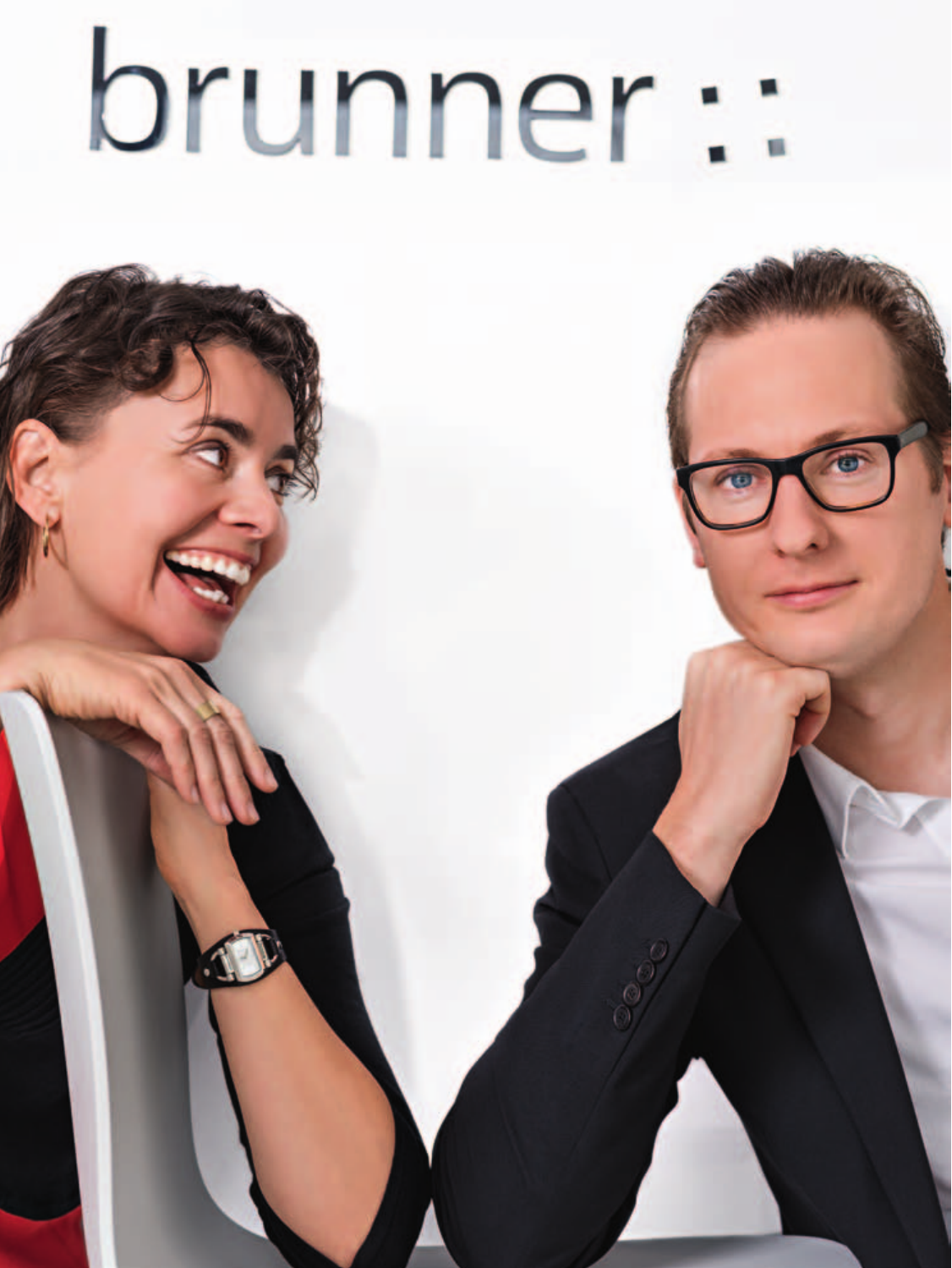Trust is a precondition for successful business coaching. "We go straight to the heart of the matter," says furniture maker Dr. Marc Brunner. He values the openness and experience of his business coach Anette Bartram.

## New Generation



The father founded this family-run furniture-making company. Now the next generation is taking over, and a new age is dawning. This is clear to the employees as well. While numerous books have been written on how to manage generational change in medium-sized companies,

it's not the theory that counts but rather the practice. Dr. Marc Brunner is aware of this.

That is why he sought out a business coach, who has been observing him at work. He has

learned a good deal in the process, including about himself.

**ANDREAS KÖRNER ANDREAS KÖRNER**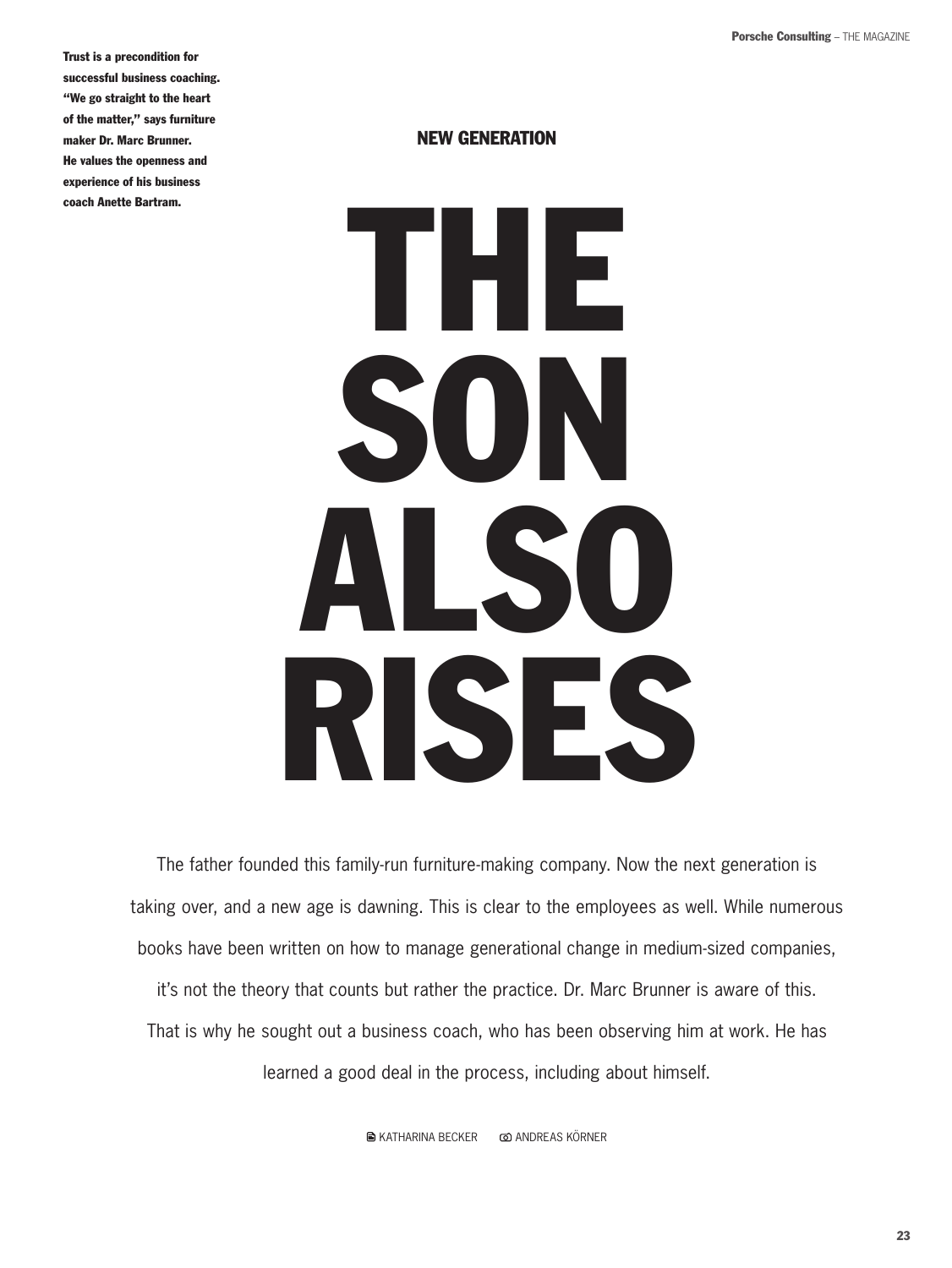International<br>International<br>International

t would be easy to miss Rheinau-Freistett on a map. A small town with attractive half-timbered houses, it lies in the Baden region on the upper Rhine River plains near the border with France, where a mild climate brings forth good wines. In this pastoral idyll, a company like Brunner GmbH, with its 400 employees, is a heavyweight. It makes high-quality tables and chairs for hotel lobbies, cafeterias, lecture halls, airports, and concert halls,

often designing them specially for individual customers. Founded and expanded since 1977 by Rolf Brunner, it has now been taken over by the next generation, led by his eldest son, Dr. Marc Brunner (36). Dr. Brunner quickly discerned what everyone probably realizes when they step onto the bridge as captain for the first time: directing an entire crew while keeping the vessel on course is a two-pronged endeavor that takes a lot of energy plus something like a sixth sense. Brunner himself of course brought the requisite energy. But to refine this additional "sensor," he made the wise decision to bring some support on board. This took the form of a woman with sharp powers of analysis and tact.

"First-generation family companies are often dominated by the founder or patriarch," says Brunner, who joined his parents on the executive board in 2004. "Our father is someone who makes quick decisions and gets down to business." In his opinion, that's exactly what you want in the early phase of a company. "If it keeps on growing, however, you can't have the employees continue to first clear every question with the boss." Brunner noticed that all the urgent issues of the day were leaving him scarcely any time for major strategic matters such as new designs or business fields. Something had to change. "I was familiar with all of the theory on leadership and self-organization. There probably isn't a manager around who doesn't have the relevant reference works at home," he notes. "The problem lies in putting theory into practice. It's incredibly hard to break through your own routines." And so in 2010, Brunner decided to engage a sparring partner. Four criteria were crucial to him in making his selection: the ability to get things done, a focus on results, experience, and trust.

That's how Anette Bartram came to the company. A principal at Porsche Consulting and a business coach, she has been observing the young businessman as well as his managers. "I experience first-hand how he deals with employees, works through projects, and structures his day," she says. "We then discuss these observations and agree on the three most important points that should run measurably better in the future." The boss is under observation. "Ms. Bartram is an indefatigable business coach," remarks Brunner. "She keeps on reminding me of our agreements until I fulfill them."

One of Brunner's promises was to delegate more: no easy task for a perfectionist like him. It requires confidence in the abilities of his staff. As Bartram observes, "You can't give in to the temptation to quickly



Dr. Marc Brunner is an example of the change in culture from a company founder to the next generation and a different style of leadership. Business coach Anette Bartram has observed him frequently at work over a period of months and served as a mirror for his management style. "We've laughed a lot, although it surely hasn't always been funny for him," she says.

finish the task yourself if it's not going quite right." And as Brunner now knows, "That's the only way to manage growth." Such was the case with the new A-Chair. A connoisseur of design, Brunner put a lot of time and passion into this stackable chair with legs in the shape of an "A." When a new employee was charged with taking over the already existing marketing campaign, Brunner became annoyed if something didn't go quite as he had envisioned. "That wasn't fair because there were a lot of things she couldn't have known," he now notes after having realized this in a talk with his coach. "So I sat down with this new employee and explained the entire background and my ideas."

"As a manager I have to empower others to achieve results," Brunner says. "That includes adapting my style to each employee, which could mean a lighter touch for some, or very clear instructions, goals, and supervision for others." People's characters do not change, but their different talents can be put to use in more targeted ways. Management has to proceed on an individual basis. In the process, decisions may not be dictated but instead have to be left partially or entirely to the respective employee—that is what Brunner calls a change in culture. "It's wonderful to see how this enables people to grow," he says.

To master the great number of tasks, he also had to learn how to organize his time more efficiently. "Frustration is a foregone conclusion if you approach each day like a 24-hour race and plan every second of it," says Bartram. Today, Brunner's schedule contains defined blocks of time for different projects, along with priorities and buffer zones.